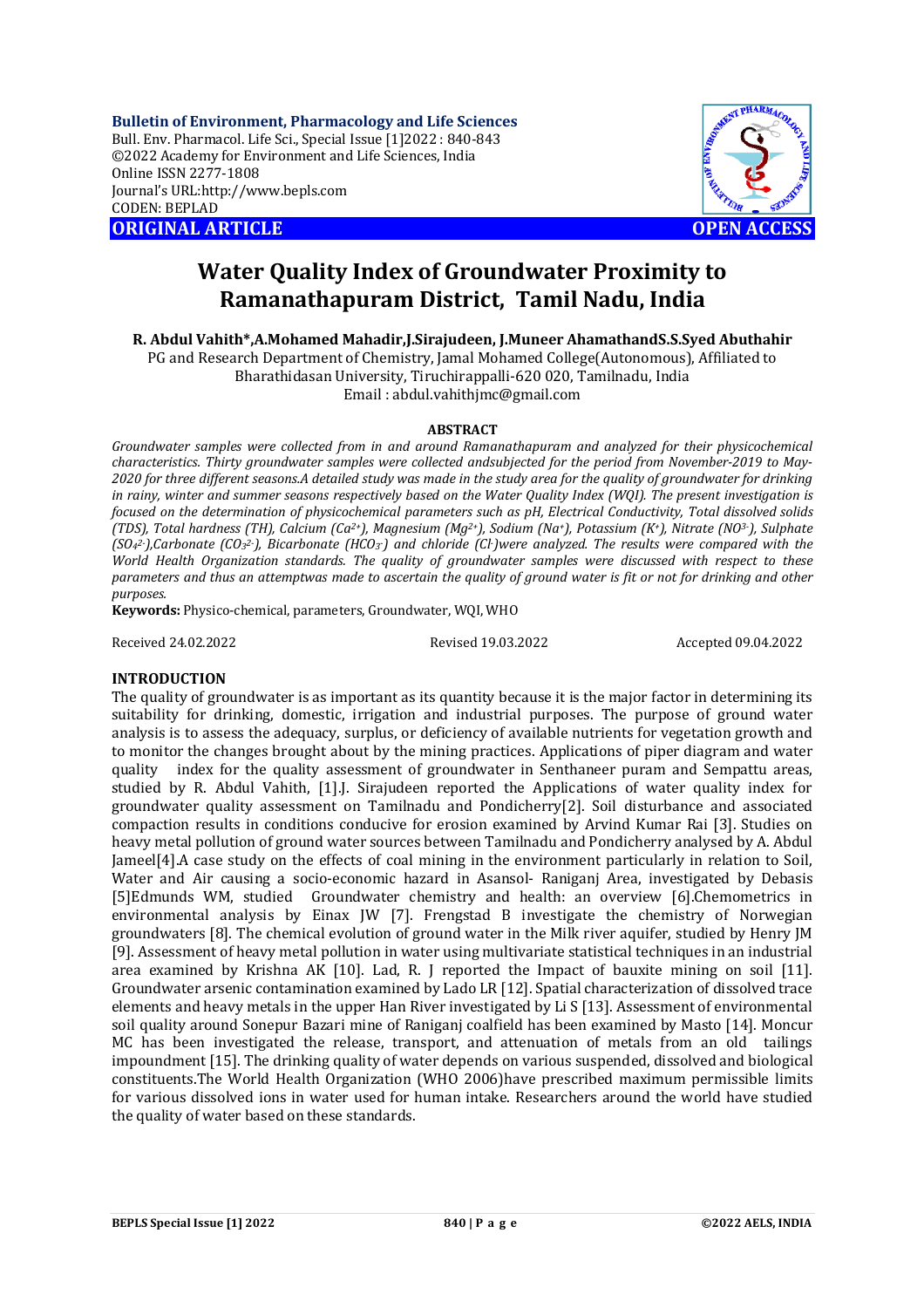#### **MATERIAL AND METHODS STUDY AREA**

Ramanathapuram is one of the coastal district.The district is bounded on the south by Thoothukudi and Thirunelveli district, on the west by Sivagangai and Virudhunagar district, north by Pudukkottai district, on the east by Bay of Bengal and the Gulf of Mannar.The district headquarters is located at Ramanathapuram. The district lies between 9<sup>0</sup> 05' and 9<sup>0</sup> 50' North Latitude and 78<sup>0</sup> 10' and 79<sup>0</sup> 27' East Longitude Shows in Figure.1. The general geographical information of the district is simple and flat. Vaigai river and Gundar river are flowing in the district and they will be dry during the summer season. The total geographical area of the district is 4,175 sq.km. Ramanathapuram district commonly referred as a drought prone region in Tamil nadu. The district has a dry, hot weather condition throughout the year except the North East monsoon season in November and December.It consists of 7 taluks, 11 blocksand 429 Panchayat villages. Based on census (2011), the district of Ramanathapuram had a population of 1,353,445 individuals, with a sex-ratio of 983 females for every 1,000 males, much above the national average of 929. The soils of Ramanathapuram District can be assorted into the main types viz., clay, coastal alluvium, sandy loam, alluvium, sandy and red soil clay, black cotton soil is believed to have been derived from the Archaen gneisses where calcareous formation are abundant. Calcium carbonate concretions of various sizes and shapes are present in majority of the black soil area and this affects the fertility of the soils. Black soil, as a whole constituted about 46 per cent of the total soil. River alluvium includes alternate layers of sand and clay for a huge thickness. River alluvium occurs in areas bordering the Vaigai River. Coastal alluvium occurs in Kadaladi, R.S.Mangalam, Mandapam, Ramanathapuram, Thiruppullani and Thiruvadanai blocks. There are vast stretches of saline and alkaline soils found in the coastal blocks. Rameswaram Island contains mainly sandy soil. The fertility status of soil showed that nitrogen status of soil is low in all blocks and phosphorus status of soil is also low in all blocks except Thiruppullani, Kamudhi and Kadaladi where it is medium. The potash content of soil is high in all the blocks. The mineral resources of the soil include gypsum, limestone and magnesium. While Mudukulathur and Keelakarai regions account for sizable deposits of gypsum. Rameswaram Island contains large quantities of limestone deposits. The North western part of the Ramanathapuram district exposes isolated patches of Archaeans crystallines and Cuddalore Sandstone is capped by laterite/lateritic soil. The samples were collected in polyethylene bottles (2.0 litres capacity) which have been thoroughly washed, filled with distilled water and then taken to the sampling site. The bottles were emptied and rinsed several times with the water to be collected. Also, the sample bottles were partially filled with the collected water and vigorously shaken to note the odour. The sample bottles were tightly covered immediately after collection and the temperature taken. They were then stored in a refrigerator at 4°C to slow down bacterial and chemical reaction rates. All the parameters were analysed using standard procedure of APHA (1995). The sample numbers and their corresponding village names are given in Table 1. Water samples were collected during the month of November 2019- May 2020. A statistical summary indicating minimum, maximum, mean and standard deviation of the geochemical parameters are also made in the different seasons.Suitability of the groundwater samples for drinking in both the seasons was interpreted based on the water quality index for drinking water. WQI was calculated based on pH, Electrical Conductivity, Total dissolved solids (TDS), Total hardness (TH), Calcium (Ca<sup>2+</sup>), Magnesium (Mg<sup>2+</sup>), Sodium (Na+), Potassium (K+), Nitrate (NO<sup>3-</sup>), Sulphate (SO<sub>4</sub>2<sup>-</sup>), Carbonate (CO<sub>3</sub><sup>2-</sup>), Bicarbonate ( $HCO<sub>3</sub>$ ) and Chloride (Cl $\cdot$ )

### **RESULTS AND DISCUSSIONS**

### **Water Quality Index (WQI)**

Water Quality index (WQI) is defined as a technique of rating which provides the composite influence of individual water quality parameter on the overall quality of water. It is calculated from the point of view of human consumption. The average means concentration of the ten physico-chemical parameters such as pH, EC, TDS, TH, Ca, Mg, Na, NO<sub>3</sub> , SO<sub>4</sub><sup>2</sup> , CO<sub>3</sub><sup>2</sup> HCO<sub>3</sub> and Cl<sup>-</sup> was used for the calculation of WQI. The calculation involves the following steps

First, the calculation of weightage of ithparameter.

Second, the calculation of the quality rating for each of the water quality parameters.

Third, the summation of these sub-indices in the overall index.

The weightage of ith parameter

W i =  $k/Si(1)$ 

**Where** 

Wi is the unit of weightage,

Si them recommended standard for ith parameter (I =1-6) and k is the constant of proportionality.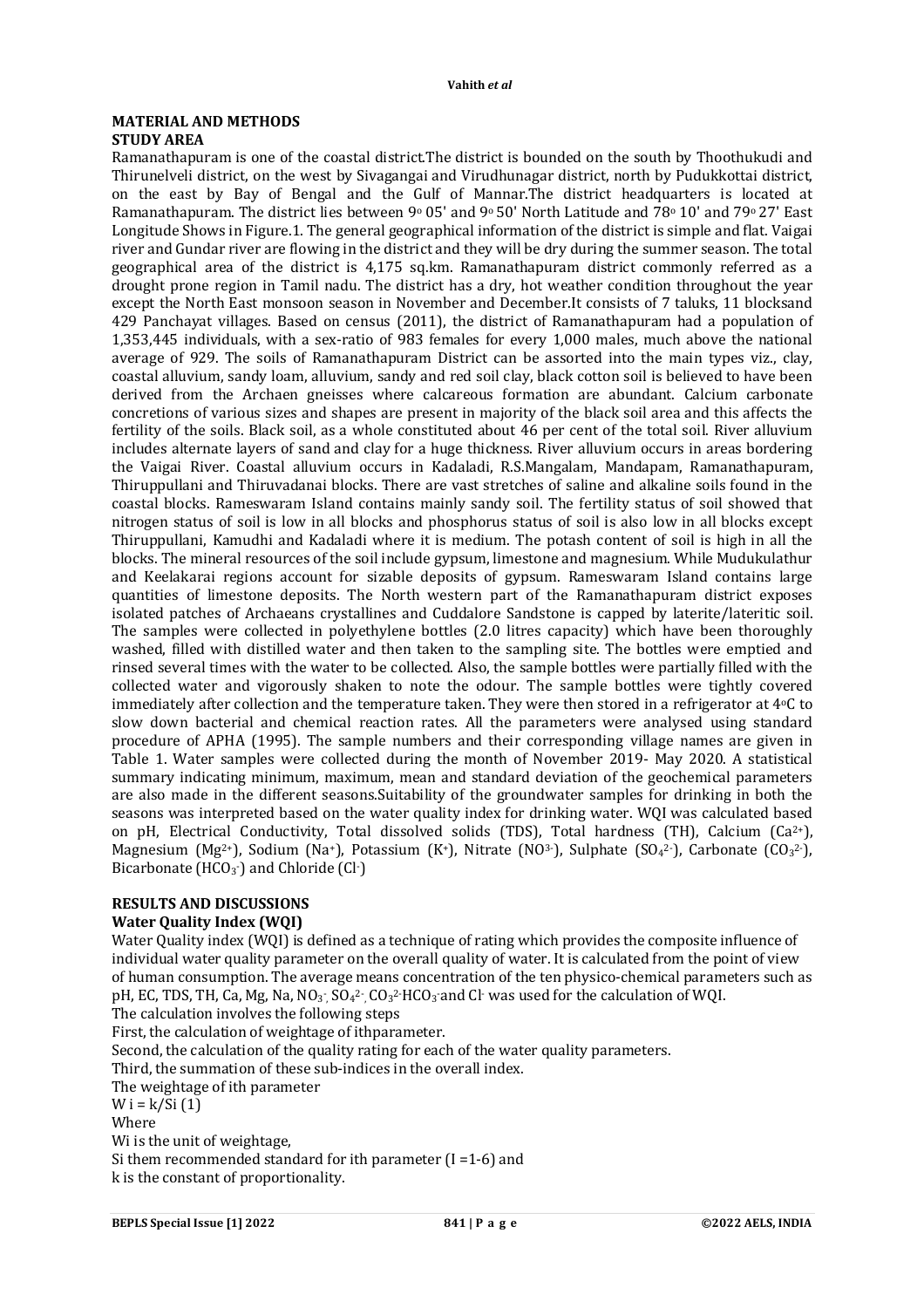#### **Vahith** *et al*

Individual quality rating is given by the expression  $Qi = 100V/Si$  (2) Where Qi is the sub index of ith parameter,

Vi is the monitored value of the ith parameter in mg/l and

Si the standard or permissible limit for the ith parameter.

The Water Quality Index (WQI) is then calculated as follows

 $WQI = \sum_{i=1}^{n} (QiWi) / \sum_{i=1}^{n} Wi$  (3) Where,

Qi is the sub index of ith parameter,

Wi is the unit weightage for ith parameter and

n is the number of parameters considered.

Generally, the critical pollution index value is 100.

#### **Table 1: Calculation of WQI values of ground water samples collected near Ramanathapuram District during November 2019- May 2020**

| <b>Parameters</b> | Mean value in<br>$ppm (V_i)$ | 0<br><b>Highest</b><br>permitted<br>value (WHO) $(S_i)$ | Unit weightage<br>(wi) | Wi×Qi |
|-------------------|------------------------------|---------------------------------------------------------|------------------------|-------|
| pH                | 8.0                          | 8.5                                                     | 0.117                  | 11.0  |
| EC                | 3315.7                       | 500                                                     | 0.002                  | 1.32  |
| <b>TDS</b>        | 1983.1                       | 500                                                     | 0.002                  | 0.793 |
| TH                | 566.7                        | 500                                                     | 0.002                  | 0.226 |
| Ca                | 75.9                         | 100                                                     | 0.01                   | 0.759 |
| Mg                | 82.7                         | 150                                                     | 0.006                  | 0.330 |
| Na                | 462.3                        | 200                                                     | 0.005                  | 1.155 |
| NO <sub>3</sub>   | 80.0                         | 50                                                      | 0.02                   | 3.2   |
| $SO42$ -          | 266.9                        | 250                                                     | 0.004                  | 0.427 |
| CO <sub>3</sub>   | 8.4                          | 600                                                     | 0.0016                 | 0.002 |
| HCO <sub>3</sub>  | 401.7                        | 350                                                     | 0.0028                 | 0.321 |
| Cŀ                | 735                          | 250                                                     | 0.004                  | 1.176 |
|                   | הם ותואו: מה                 |                                                         |                        |       |

 $W0I = \sum_{i=1}^{N} (QiWi)/\sum_{i=N}^{N} Wi$  WQI=123.2

|          | . .                                |  |
|----------|------------------------------------|--|
| WOI      | <b>Quality of Water</b>            |  |
| $0 - 25$ | Very Good                          |  |
| 26-50    | Good                               |  |
| 51-75    | Poor                               |  |
| Above 75 | Very Poor(Unsuitable for Drinking) |  |

In this study, the computed WQI value is 123.2 and therefore can be categorized into unsuitable water for drinking purposes (Table 2) the high value of WQI at is mainly due to the higher values of EC, TDS, Na and Cl in the ground water.

### **CONCLUSION**

The groundwater of study areas was collected and analysed for various physico-chemical parameters. Ramanathapuram district is underlain entirely by Archaean rocks comprising granite gneiss, charnockite, granites and other associated consolidated crystalline rocks devoid of primary porosity but rendered porous and permeable with the development of secondary fracturing, inducing relatively longer residence time of groundwater. The WQI calculated values showed that the water quality of the study area is very poor and not suitable for drinking purpose. The results confirm that the ground water quality of this area is highly affected by the Ramanathapuram district. So that they will play their role in improving the quality of water for a safe and healthy life.

### **ACKNOWLEDGEMENT**

We thank DBT star college scheme and DST- FIST Funded instrumentation centre for providing instrumentation specialty to this work.